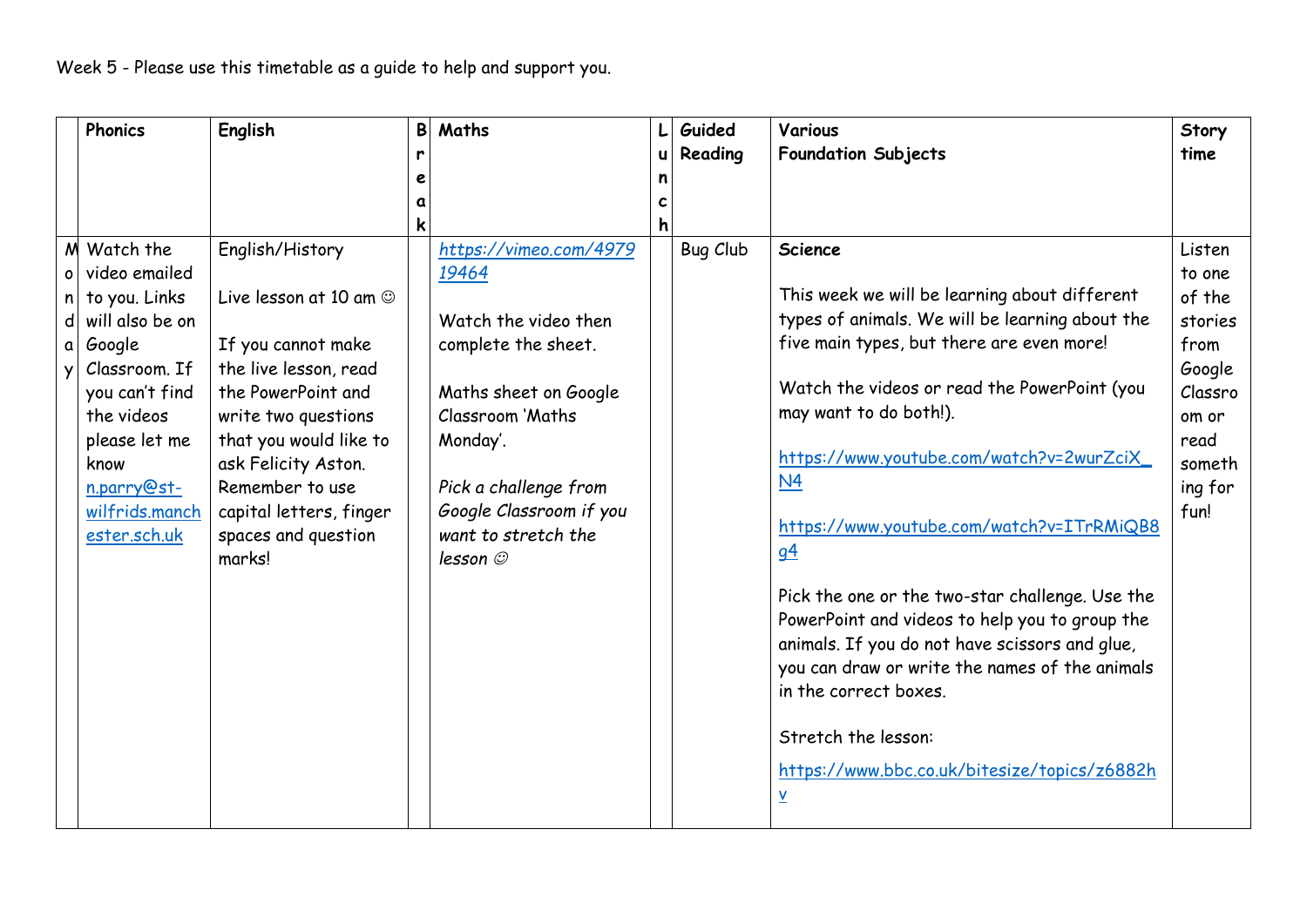|              | Watch the         | Live lesson 10 am. You | https://vimeo.com/4979  | Bug Club | <b>History</b>                                 | Listen  |
|--------------|-------------------|------------------------|-------------------------|----------|------------------------------------------------|---------|
| $\mathsf{u}$ | video emailed     | will need the 'Tuesday | 19984                   |          |                                                | to one  |
|              | $e$ to you. Links | English sheet'.        |                         |          | We have learnt about lots of different         | of the  |
| $\mathsf{s}$ | will also be on   |                        | Watch the video then    |          | explorers. Have a go at the sheet. Think about | stories |
|              | d Google          | If unable to attend    | complete the sheet.     |          | whether you would like to be an explorer.      | from    |
| $\alpha$     | Classroom. If     | the call, read the     |                         |          |                                                | Google  |
| <b>y</b>     | you can't find    | story and then look at | Maths sheet on Google   |          | A lot of you have been enjoying learning about | Classro |
|              | the videos        | the sheet. Write       | <b>Classroom 'Maths</b> |          | space exploration. Watch the song for a bit of | om or   |
|              | please let me     | words around the       | Tuesday'.               |          | extra fun $\odot$                              | read    |
|              | know              | outside of the picture |                         |          |                                                | someth  |
|              | n.parry@st-       | to describe what you   | Pick a challenge from   |          | https://www.youtube.com/watch?v=K3YfLAAi3      | ing for |
|              | wilfrids.manch    | can see e.g. green,    | Google Classroom if you |          | $vc$                                           | fun!    |
|              | ester.sch.uk      | tree, bird, bat. Sound | want to stretch the     |          |                                                |         |
|              |                   | out the words and      | lesson $\oslash$        |          |                                                |         |
|              |                   | then check with your   |                         |          |                                                |         |
|              |                   | adults for the correct |                         |          |                                                |         |
|              |                   | spellings. for         |                         |          |                                                |         |
|              |                   | spellings.             |                         |          |                                                |         |
|              |                   |                        |                         |          |                                                |         |
|              |                   |                        |                         |          |                                                |         |
|              |                   |                        |                         |          |                                                |         |
|              |                   |                        |                         |          |                                                |         |
|              |                   |                        |                         |          |                                                |         |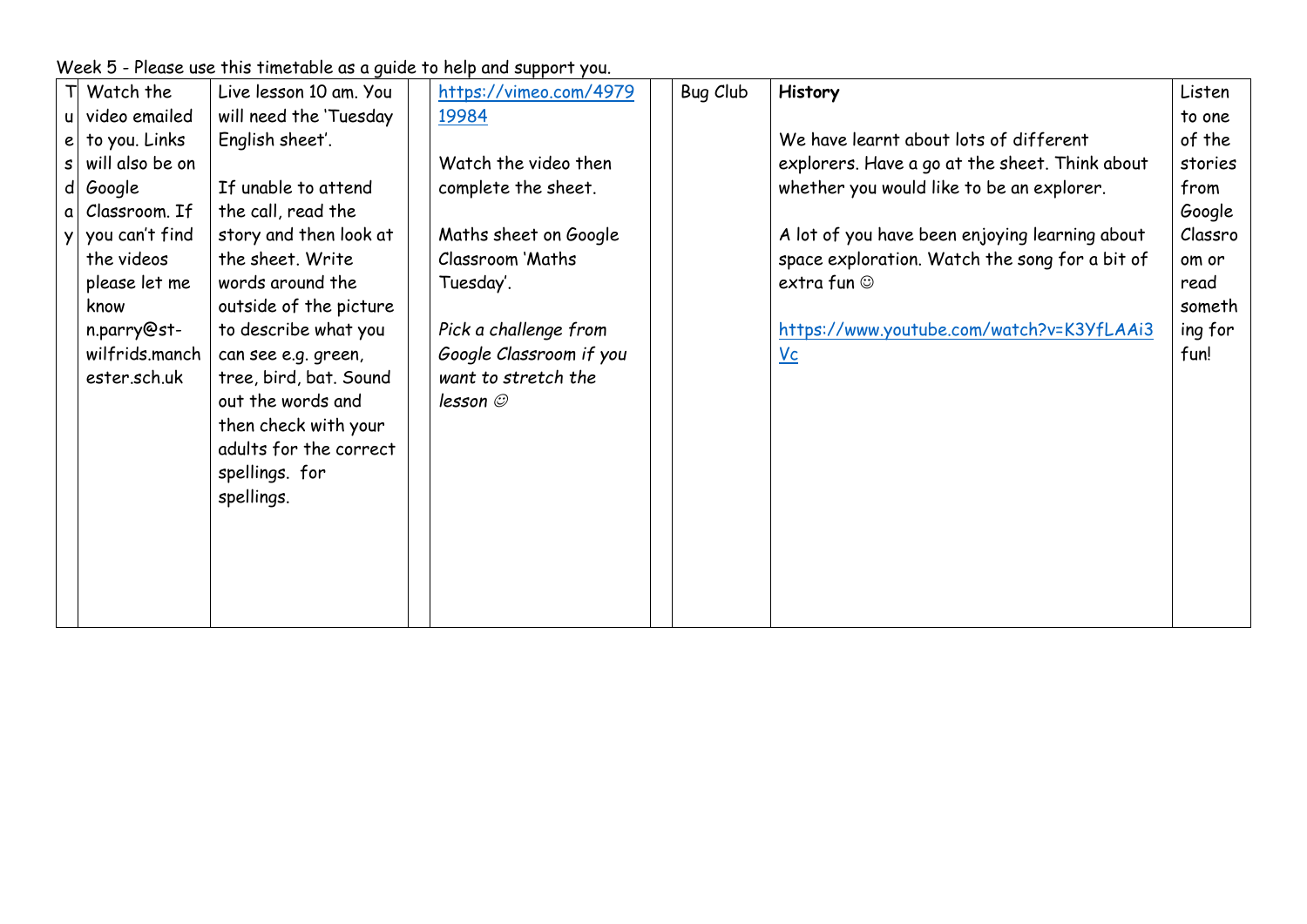| video emailed<br>have been learning<br>Cosmic yoga<br>to one<br>e<br>about using word<br>https://www.youtube.com/watch?v=v9W8iV4AJ<br>of the<br>d to you. Links<br>Maths bingo!<br>banks to help us with<br>will also be on<br><b>YQ</b><br>stories<br>n<br>Google<br>from<br>our writing.<br>е<br>Classroom. If<br>If you can't watch the video, pick some<br>Google<br>S<br>$\mathsf{d}$<br>If unable to attend<br>you can't find<br>Use the word bank at<br>activities from the PE challenges sheet.<br>Classro<br>the videos<br>the top of the sheet<br>complete the number<br>om or<br>a<br>and the colours word<br>please let me<br>bonds sheet 'Wednesday<br>Art<br>read<br>Ÿ<br>- maths'. You could also<br>bank to write three<br>someth<br>know<br>ing for<br>n.parry@st-<br>sentences about the<br>use these sheets as an<br>Mrs Goodwin would have been doing some art<br>wilfrids.manch<br>picture. You could also<br>extra challenge if you'd<br>with you this half term. She has put together a<br>fun!<br>use the words that we<br>like to stretch the<br>ester.sch.uk<br>nice activity for you to do. See the 'Art' Sheet<br>generated yesterday.<br>lesson.<br>This link might give you some ideas of how to<br>Remember capital<br>start, just remember start off making light<br>letter, finger spaces<br>marks then gradually build the lines darker.<br>and full stops.<br>https://www.youtube.com/watch?v=LdmgR2gwC | <b>W</b> Watch the |
|--------------------------------------------------------------------------------------------------------------------------------------------------------------------------------------------------------------------------------------------------------------------------------------------------------------------------------------------------------------------------------------------------------------------------------------------------------------------------------------------------------------------------------------------------------------------------------------------------------------------------------------------------------------------------------------------------------------------------------------------------------------------------------------------------------------------------------------------------------------------------------------------------------------------------------------------------------------------------------------------------------------------------------------------------------------------------------------------------------------------------------------------------------------------------------------------------------------------------------------------------------------------------------------------------------------------------------------------------------------------------------------------------------------------------------------------|--------------------|
|                                                                                                                                                                                                                                                                                                                                                                                                                                                                                                                                                                                                                                                                                                                                                                                                                                                                                                                                                                                                                                                                                                                                                                                                                                                                                                                                                                                                                                            |                    |
|                                                                                                                                                                                                                                                                                                                                                                                                                                                                                                                                                                                                                                                                                                                                                                                                                                                                                                                                                                                                                                                                                                                                                                                                                                                                                                                                                                                                                                            |                    |
|                                                                                                                                                                                                                                                                                                                                                                                                                                                                                                                                                                                                                                                                                                                                                                                                                                                                                                                                                                                                                                                                                                                                                                                                                                                                                                                                                                                                                                            |                    |
|                                                                                                                                                                                                                                                                                                                                                                                                                                                                                                                                                                                                                                                                                                                                                                                                                                                                                                                                                                                                                                                                                                                                                                                                                                                                                                                                                                                                                                            |                    |
|                                                                                                                                                                                                                                                                                                                                                                                                                                                                                                                                                                                                                                                                                                                                                                                                                                                                                                                                                                                                                                                                                                                                                                                                                                                                                                                                                                                                                                            |                    |
|                                                                                                                                                                                                                                                                                                                                                                                                                                                                                                                                                                                                                                                                                                                                                                                                                                                                                                                                                                                                                                                                                                                                                                                                                                                                                                                                                                                                                                            |                    |
|                                                                                                                                                                                                                                                                                                                                                                                                                                                                                                                                                                                                                                                                                                                                                                                                                                                                                                                                                                                                                                                                                                                                                                                                                                                                                                                                                                                                                                            |                    |
|                                                                                                                                                                                                                                                                                                                                                                                                                                                                                                                                                                                                                                                                                                                                                                                                                                                                                                                                                                                                                                                                                                                                                                                                                                                                                                                                                                                                                                            |                    |
|                                                                                                                                                                                                                                                                                                                                                                                                                                                                                                                                                                                                                                                                                                                                                                                                                                                                                                                                                                                                                                                                                                                                                                                                                                                                                                                                                                                                                                            |                    |
|                                                                                                                                                                                                                                                                                                                                                                                                                                                                                                                                                                                                                                                                                                                                                                                                                                                                                                                                                                                                                                                                                                                                                                                                                                                                                                                                                                                                                                            |                    |
|                                                                                                                                                                                                                                                                                                                                                                                                                                                                                                                                                                                                                                                                                                                                                                                                                                                                                                                                                                                                                                                                                                                                                                                                                                                                                                                                                                                                                                            |                    |
|                                                                                                                                                                                                                                                                                                                                                                                                                                                                                                                                                                                                                                                                                                                                                                                                                                                                                                                                                                                                                                                                                                                                                                                                                                                                                                                                                                                                                                            |                    |
|                                                                                                                                                                                                                                                                                                                                                                                                                                                                                                                                                                                                                                                                                                                                                                                                                                                                                                                                                                                                                                                                                                                                                                                                                                                                                                                                                                                                                                            |                    |
|                                                                                                                                                                                                                                                                                                                                                                                                                                                                                                                                                                                                                                                                                                                                                                                                                                                                                                                                                                                                                                                                                                                                                                                                                                                                                                                                                                                                                                            |                    |
|                                                                                                                                                                                                                                                                                                                                                                                                                                                                                                                                                                                                                                                                                                                                                                                                                                                                                                                                                                                                                                                                                                                                                                                                                                                                                                                                                                                                                                            |                    |
|                                                                                                                                                                                                                                                                                                                                                                                                                                                                                                                                                                                                                                                                                                                                                                                                                                                                                                                                                                                                                                                                                                                                                                                                                                                                                                                                                                                                                                            |                    |
|                                                                                                                                                                                                                                                                                                                                                                                                                                                                                                                                                                                                                                                                                                                                                                                                                                                                                                                                                                                                                                                                                                                                                                                                                                                                                                                                                                                                                                            |                    |
|                                                                                                                                                                                                                                                                                                                                                                                                                                                                                                                                                                                                                                                                                                                                                                                                                                                                                                                                                                                                                                                                                                                                                                                                                                                                                                                                                                                                                                            |                    |
| <b>Yo</b>                                                                                                                                                                                                                                                                                                                                                                                                                                                                                                                                                                                                                                                                                                                                                                                                                                                                                                                                                                                                                                                                                                                                                                                                                                                                                                                                                                                                                                  |                    |
|                                                                                                                                                                                                                                                                                                                                                                                                                                                                                                                                                                                                                                                                                                                                                                                                                                                                                                                                                                                                                                                                                                                                                                                                                                                                                                                                                                                                                                            |                    |
| Extra challenge Leonardo da Vinic also like                                                                                                                                                                                                                                                                                                                                                                                                                                                                                                                                                                                                                                                                                                                                                                                                                                                                                                                                                                                                                                                                                                                                                                                                                                                                                                                                                                                                |                    |
| creating sculptors let's put our artistic skills                                                                                                                                                                                                                                                                                                                                                                                                                                                                                                                                                                                                                                                                                                                                                                                                                                                                                                                                                                                                                                                                                                                                                                                                                                                                                                                                                                                           |                    |
| and create our own sculptures using tin foil                                                                                                                                                                                                                                                                                                                                                                                                                                                                                                                                                                                                                                                                                                                                                                                                                                                                                                                                                                                                                                                                                                                                                                                                                                                                                                                                                                                               |                    |
| these links might give you some ideas :-                                                                                                                                                                                                                                                                                                                                                                                                                                                                                                                                                                                                                                                                                                                                                                                                                                                                                                                                                                                                                                                                                                                                                                                                                                                                                                                                                                                                   |                    |
|                                                                                                                                                                                                                                                                                                                                                                                                                                                                                                                                                                                                                                                                                                                                                                                                                                                                                                                                                                                                                                                                                                                                                                                                                                                                                                                                                                                                                                            |                    |
| https://www.youtube.com/watch?v=4D1C5kweP                                                                                                                                                                                                                                                                                                                                                                                                                                                                                                                                                                                                                                                                                                                                                                                                                                                                                                                                                                                                                                                                                                                                                                                                                                                                                                                                                                                                  |                    |
| xU                                                                                                                                                                                                                                                                                                                                                                                                                                                                                                                                                                                                                                                                                                                                                                                                                                                                                                                                                                                                                                                                                                                                                                                                                                                                                                                                                                                                                                         |                    |
|                                                                                                                                                                                                                                                                                                                                                                                                                                                                                                                                                                                                                                                                                                                                                                                                                                                                                                                                                                                                                                                                                                                                                                                                                                                                                                                                                                                                                                            |                    |
| https://www.youtube.com/watch?v=4D1C5kweP                                                                                                                                                                                                                                                                                                                                                                                                                                                                                                                                                                                                                                                                                                                                                                                                                                                                                                                                                                                                                                                                                                                                                                                                                                                                                                                                                                                                  |                    |
| xU                                                                                                                                                                                                                                                                                                                                                                                                                                                                                                                                                                                                                                                                                                                                                                                                                                                                                                                                                                                                                                                                                                                                                                                                                                                                                                                                                                                                                                         |                    |
|                                                                                                                                                                                                                                                                                                                                                                                                                                                                                                                                                                                                                                                                                                                                                                                                                                                                                                                                                                                                                                                                                                                                                                                                                                                                                                                                                                                                                                            |                    |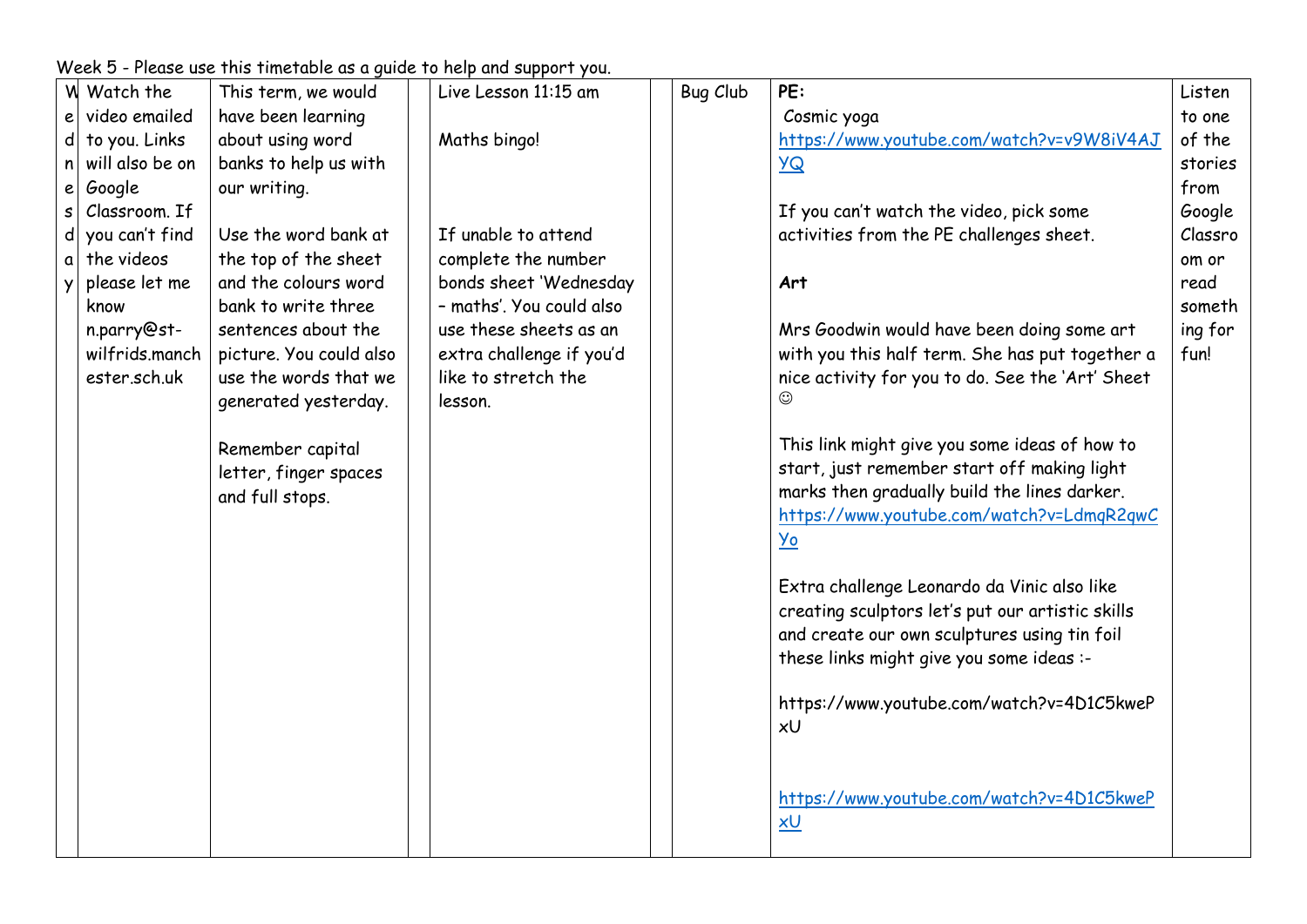|   | Watch the                     | Handwriting             | https://vimeo.com/4979  | <b>Bug Club</b> | <b>PSHE</b>                                  | Listen  |
|---|-------------------------------|-------------------------|-------------------------|-----------------|----------------------------------------------|---------|
|   | h video emailed               |                         | 20336                   |                 |                                              | to one  |
|   | to you. Links<br>u            | If possible, please sit |                         |                 | Watch Ruby's Worry to remind yourself of the | of the  |
| r | will also be on               | at a table/desk. Look   |                         |                 | story (we have read this in class already)   | stories |
|   | Google<br>S                   | at the pencil grip      | Watch the video then    |                 | https://www.youtube.com/watch?v=qqWk6Bmk     | from    |
|   | Classroom. If<br>$\mathsf{d}$ | sheets (if you feel     | complete the sheet.     |                 | A3Q                                          | Google  |
|   | you can't find<br>a           | your child needs a      |                         |                 |                                              | Classro |
| y | the videos                    | pencil grip please let  | Pick a challenge from   |                 | Read the mood monster PowerPoint and         | om or   |
|   | please let me                 | me know and I will      | Google Classroom if you |                 | complete the mood monster sheet.             | read    |
|   | know                          | organise this).         | want to stretch the     |                 |                                              | someth  |
|   | n.parry@st-                   |                         | lesson ©                |                 |                                              | ing for |
|   | wilfrids.manch                | Curly caterpillar       |                         |                 |                                              | fun!    |
|   | ester.sch.uk                  | letter sheets.          |                         |                 |                                              |         |
|   |                               |                         |                         |                 |                                              |         |
|   |                               | Challenge:              |                         |                 |                                              |         |
|   |                               | Can you write a         |                         |                 |                                              |         |
|   |                               | sentence with some of   |                         |                 |                                              |         |
|   |                               | the words from the      |                         |                 |                                              |         |
|   |                               | sheet?                  |                         |                 |                                              |         |
|   | F<br>Watch the                | <b>Spellings</b>        |                         | <b>Bug Club</b> | PE:                                          | Listen  |
| r | video emailed                 | Watch the clip and      | https://vimeo.com/4979  |                 | Have a go at a wild workout!                 | to one  |
|   | to you. Links                 | learn the tricky red    | 20660                   |                 | https://www.youtube.com/watch?v=67zBQyX      | of the  |
|   | will also be on<br>d          | words.                  |                         |                 | 3etY                                         | stories |
|   | Google<br>a                   |                         | Watch the video then    |                 |                                              | from    |
| y | Classroom. If                 | https://schools.ruthmi  | complete the sheet.     |                 |                                              | Google  |
|   | you can't find                | skin.com/training/view  |                         |                 |                                              | Classro |
|   | the videos                    | /ZJevc7Iq/avyV2ELm      | Pick a challenge from   |                 |                                              | om or   |
|   | please let me                 |                         | Google Classroom if you |                 |                                              | read    |
|   | know                          | Choose three of the     | want to stretch the     |                 | Golden time! Do something fun away from      | someth  |
|   | n.parry@st-                   | words and write a       | lesson                  |                 | screens $\odot$                              | ing for |
|   | wilfrids.manch                | sentence for each       |                         |                 |                                              | fun!    |
|   | ester.sch.uk                  | word.                   |                         |                 | Suggestions:                                 |         |
|   |                               |                         |                         |                 | Word searches                                |         |